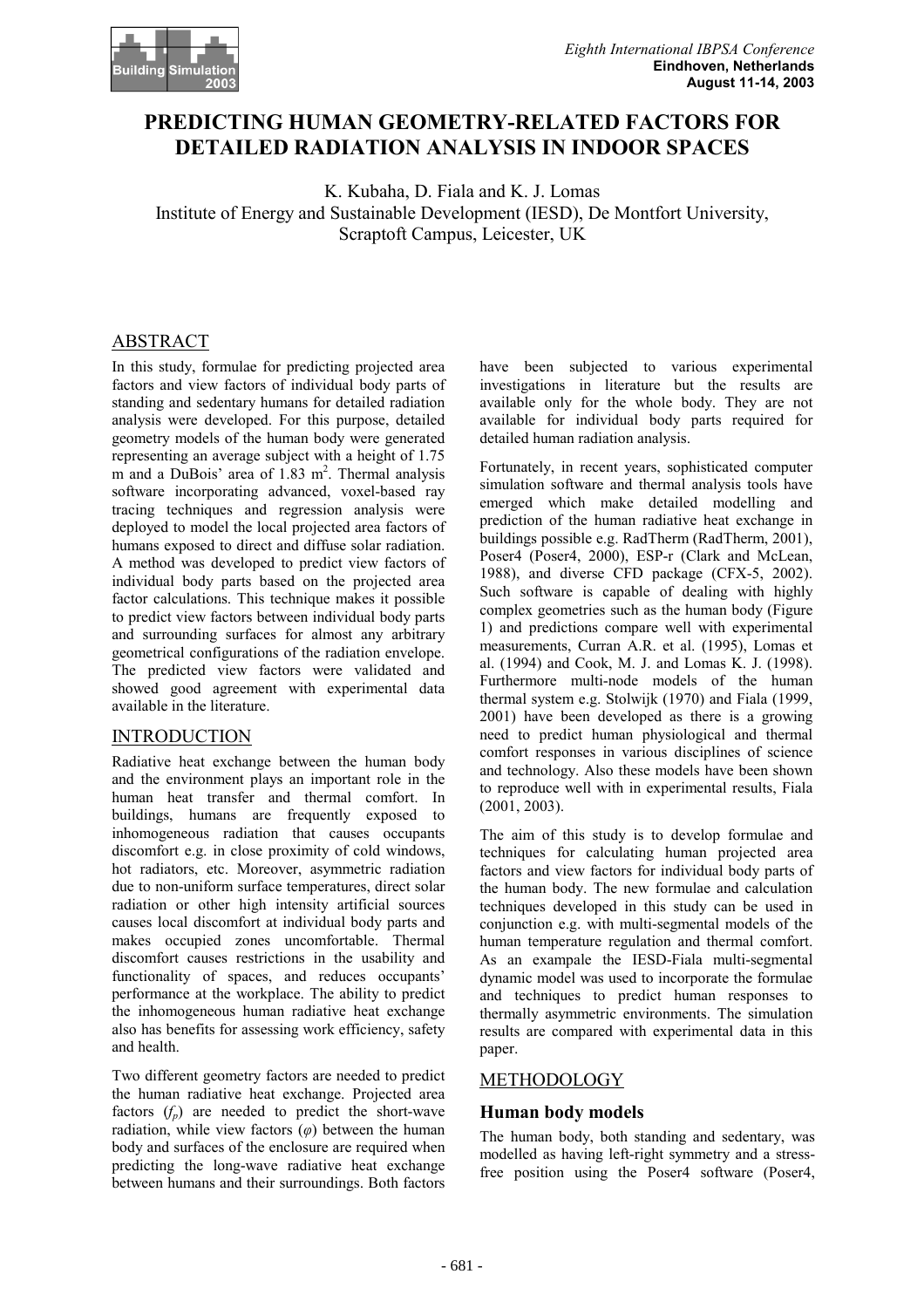2000). The software is capable of generating detailed 3D models of the human body at almost any arbitrary posture. The models consisted of 10995 small surface

**Table 1**. Area of individual body parts of the human body model.

|                          |                   |                     | <b>Surface</b>     |
|--------------------------|-------------------|---------------------|--------------------|
| No.                      | <b>Body parts</b> | <b>Body sectors</b> | Area               |
|                          |                   |                     | $\mathrm{[m^{2}]}$ |
| 1                        | Head              | Head                | 0.0525             |
|                          |                   | Forehead            | 0.0050             |
| $\overline{2}$           | Face              | Anterior            | 0.0193             |
|                          |                   | Left $&$ right      | 0.0110             |
| 3                        | Neck              | Anterior            | 0.0050             |
|                          |                   | L.& R. Exterior     | 0.0094             |
|                          |                   | Posterior           | 0.0068             |
| $\overline{\mathcal{A}}$ | Shoulder          | Left                | 0.0205             |
|                          |                   | Right               | 0.0205             |
| 5                        | Thorax            | Anterior            | 0.1115             |
|                          |                   | L. & R. Inferior    | 0.0093             |
|                          |                   | Posterior           | 0.0916             |
| 6                        | Abdomen           | Anterior            | 0.1104             |
|                          |                   | L. & R. Inferior    | 0.0401             |
|                          |                   | Posterior           | 0.1091             |
| 7                        | Upper arms        | Anterior            | 0.0144             |
|                          |                   | Exterior            | 0.0292             |
|                          |                   | Inferior            | 0.0098             |
|                          |                   | Posterior           | 0.0143             |
| 8                        | Lower             | Anterior            | 0.0092             |
|                          | arms              | Exterior            | 0.0269             |
|                          |                   | Inferior            | 0.0268             |
|                          |                   | Posterior           | 0.0124             |
| 9                        | Hands             | Handback            | 0.0285             |
|                          |                   | Palm                | 0.0276             |
| $\overline{10}$          | <b>Upper legs</b> | Anterior            | 0.0466             |
|                          |                   | Exterior            | 0.0503             |
|                          |                   | Inferior            | 0.0407             |
|                          |                   | Posterior           | 0.0386             |
| $\overline{11}$          | Lower legs        | Anterior            | 0.0254             |
|                          |                   | Exterior            | 0.0390             |
|                          |                   | Inferior            | 0.0335             |
|                          |                   | Posterior           | 0.0372             |
| 12                       | Feet              | Instep              | 0.0400             |
|                          |                   | Sole                | 0.0203             |



**Figure 1**. *The human body geometry models used in the study*.



**Figure 2**. *Subdivision of body parts into spatial sectors.*

elements to provide sufficient detail for the radiation simulations (Figure 1). The elements were grouped together into 59 main body parts (Table 1) and spatial sectors (Figure 2) representing an average male with a height of 1.75m and a DuBois' area of  $1.83 \text{ m}^2$ .

## **Simulation strategy**

The humanoid geometries were imported into the thermal analysis software package (RadTherm, 2001) which uses a voxel-based ray tracing technique to predict the absorbed short-wave radiation energy at each of the 10995 surface elements. At this stage the surface elements were defined as black body radiators with an absorptivity of one. Given the incident flux, the absorbed radiation of each surface element was calculated by the software. The results were then postprocessed integrating the elemental fluxes to obtain projected area factors for individual body sectors (face, forehead etc.).

The total amount of solar radiation absorbed by a body sector consisting of *n* surface elements was obtained as the sum of predicted nodal quantities, *Qa,i*. For a group of body nodes, the projected area factor,  $f_p$ , is thus presented as:

$$
f_p = \frac{1}{q_s} \times \frac{\sum_{i=1}^{n} Q_{a,i}}{\sum_{i=1}^{n} A_i}
$$
 (1)

where 
$$
f_p
$$
 = projected area factor of a body  
sector; [-]  
 $Q_{a,i}$  = solar radiation absorbed by  
surface element, *i*; [W]  
 $q_s$  = incident solar radiation flux; [W/m<sup>2</sup>]  
 $A_i$  = area of surface element, *i*. [m<sup>2</sup>]

## **Modelling projected area factors**

The projected area factors were modelled for both direct and diffuse short-wave radiation. They were considered as a function of the azimuth angle,  $\alpha$ , and altitude angle,  $\beta$ , for the case of direct short-wave radiation. The angles were included for all spherical positions of the sun, hence,  $\alpha$  varied from 0 to 360 $^{\circ}$ (due north, clockwise) and  $\beta$  varied from -90° to 90. For the diffuse short-wave radiation case the projected area factors were considered as a function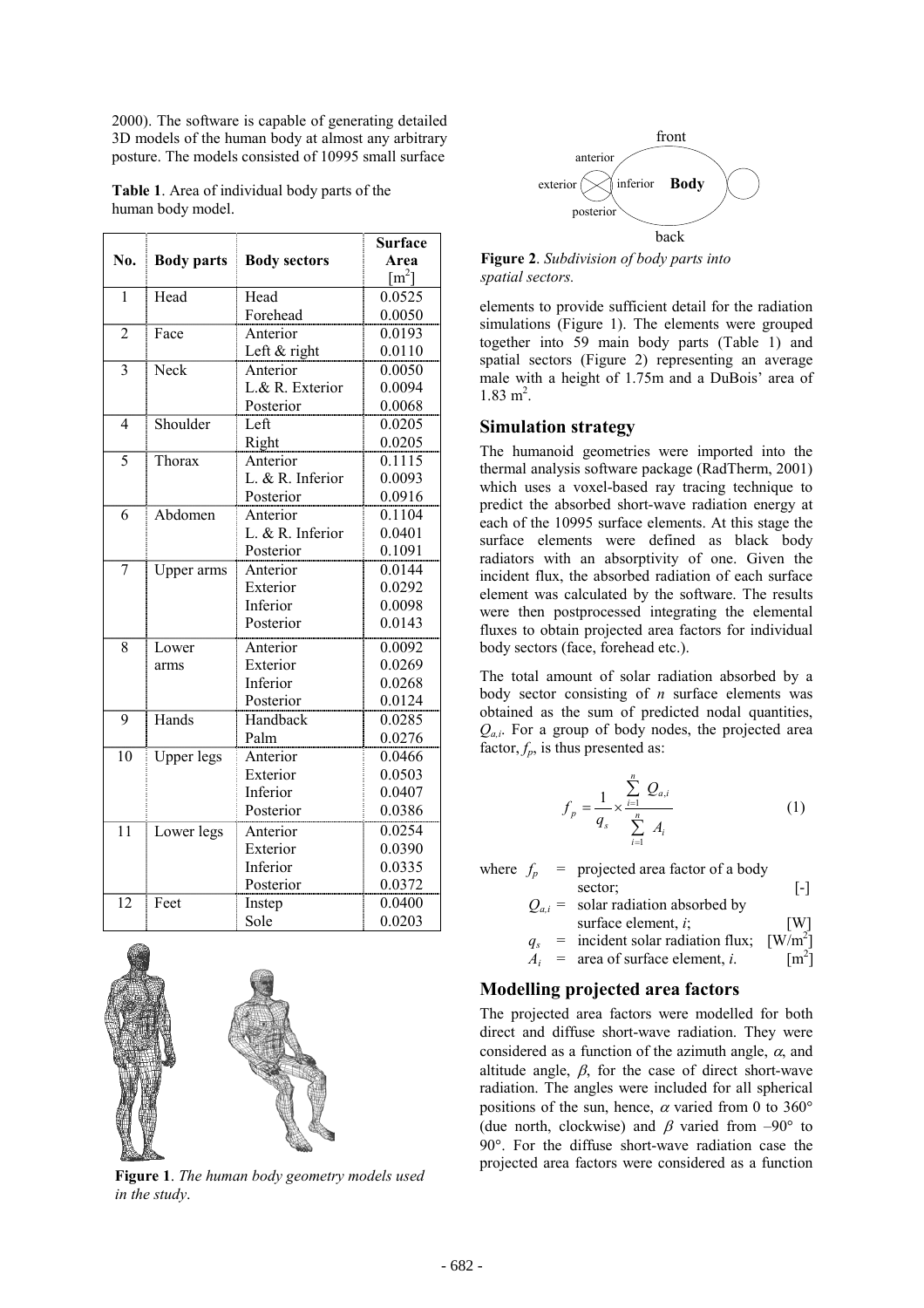of the ground reflectance, *ρ*, which was varied between 0 and 1 while assuming an isotropic sky.

Simple and polynomial regressions were used to derive the coefficients of the projected area factor equations. If any regression coefficient was not significantly different from zero at the 0.95 confidence level, a new regression was run without the non-significant variable. The two-tailed population *t*-test was applied to determine the significance level of the regression coefficients.

For direct short-wave radiation and most body sectors (such as anterior, posterior and some exterior body sectors) the projected area factor curves could be described as periodic *cosine* functions of the azimuth angle,  $\alpha$ . However, the functions were not reproduced well for some body sectors that were 'hidden' or 'shaded' by other body parts such as the inferior body sectors. For these, it was necessary to account for the shading effect by deriving a so called 'shading-function' as a part of the final solution for each body sector:

$$
f_p = \Omega \times S \tag{2}
$$

where  $\Omega = A\cos(c_1\alpha + c_0) + B$  (3)

and 
$$
S = 1 + \frac{\tanh(d_1\alpha + d_0)}{2} + \frac{\tanh(e_1\alpha + e_0)}{2}
$$
. (4)

In equation (2),  $\Omega$  is the basic function and *S* is the shading function of a body sector. The coefficients *A*, *B, d<sub>1</sub>, d<sub>0</sub>* and  $e_1$ ,  $e_0$  as well as  $c_0$  and  $c_1$  were determined by regression analysis. Each of these coefficients were functions of the altitude angle,  $\beta$ . The regression coefficients  $A$ ,  $B$ ,  $d<sub>l</sub>$ ,  $d<sub>0</sub>$ ,  $e<sub>l</sub>$  and  $e<sub>0</sub>$ were determined using polynomials of up to order four, while  $c_0$  and  $c_1$  were considered as coefficients of linear functions of  $\beta$ .

The projected area factors for diffuse short-wave radiation of individual body sectors were modelled as linear functions of the ground reflectance:

$$
f_p = c_1 \rho + c_0 \tag{5}
$$

where  $f_n$  = projected area factor of a body

$$
\rho = \text{ground reflectance}; \qquad \qquad [-]
$$

$$
c_0
$$
 and  $c_1$  = regression coefficients of a  
body sector.

#### **Modelling view factors**

For each surface sector of the human body,  $A<sub>b</sub>$ , and any arbitrary plane of the radiation enclosure, *Aw*, the view factor is a function of their relative geometric relationships:

$$
\varphi_{b,w} = \frac{1}{\pi A_b} \iint_{A_b A_w} \frac{\cos \beta_b \cos \beta_w}{r^2} dA_b dA_w. \quad (6)
$$

Note that the term  $cos\beta_b dA_b$  is the (differential) projected area  $(dA_p)$  of the body sector,  $A_b$ . The corresponding projected area factor  $(df_p)$  is then the ratio of  $dA_p$  and the corresponding actual area. Equation (6) can therefore be expressed as a function of the projected area factor,  $f_p$ , which, when recast in numerical integration form, gives:

$$
\varphi_{b,w} = \frac{1}{\pi A_b} \sum_{j=1}^{n} \sum_{i=1}^{m} \frac{1}{r_{j,i}^2} \times f_{p_{j,i}} \Delta A_{b_j} \times \cos \beta_{w_{j,i}} \Delta A_{wi} (7)
$$

where

- $\varphi_{b,w}$  = view factor of the body sector,  $A_b$ , with respect to plane,  $A_w$ ; [-]
- *j* = running number for surface elements of the body sector  $A_b$ ; [-]
- *i* = running number for plane elements of the plane  $A_w$ ; [-]
- $r_i^2$ *<sup>j</sup>*,*<sup>i</sup> r* = square absolute of the distance vector *r* between the body element, *j* and the plane element, *i*; [m]  $f_{n+1}$  = projected area factor of body surface, *j*,

$$
p_{j,i} = \text{projected area factor of body surface},
$$
\n
$$
\text{with respect to plane element } i = 1.
$$

$$
\beta_{w_{j,i}} = \text{angle between } \vec{r} \text{ and the vector normal}
$$

to the plane element, *i*;  
\n
$$
A_{wi}
$$
 = area of the plane element, *i*;  
\n[m<sup>2</sup>]

$$
A_{bj}^{m} = \text{area of the body surface element}, j; \text{ [m}^2]
$$

$$
A_b = \text{total area of the body sector.} \qquad [m^2]
$$

Introducing the projected area factors,  $f_p$ , for a whole body sector (equation 1), assuming the central coordinate  $(x_b, y_b, z_b)$  is its representative coordinate, and the central coordinate  $(x_{wi}, y_{wi}, z_{wi})$  is the representative coordinate of the plane element *i*, (Figure 3), then the view factor of the body sector with respect to the plane is

$$
\varphi_{b,w} = \frac{1}{\pi} \sum_{i=1}^{m} \frac{1}{r_i^2} \times f_{pi} \times \cos \beta_{wi} \Delta A_{wi}
$$
(8)

where  $f_{pi}$  = projected area factor of the body sector, *Ab*, with respect to the plane

element,  $A_{wi}$ ; [-]  $m =$  number of surface elements of the

plane,  $A_w$ . [-]



**Figure 3.** *Geometric data involved in the calculation of the view factor between a body sector and a plane.*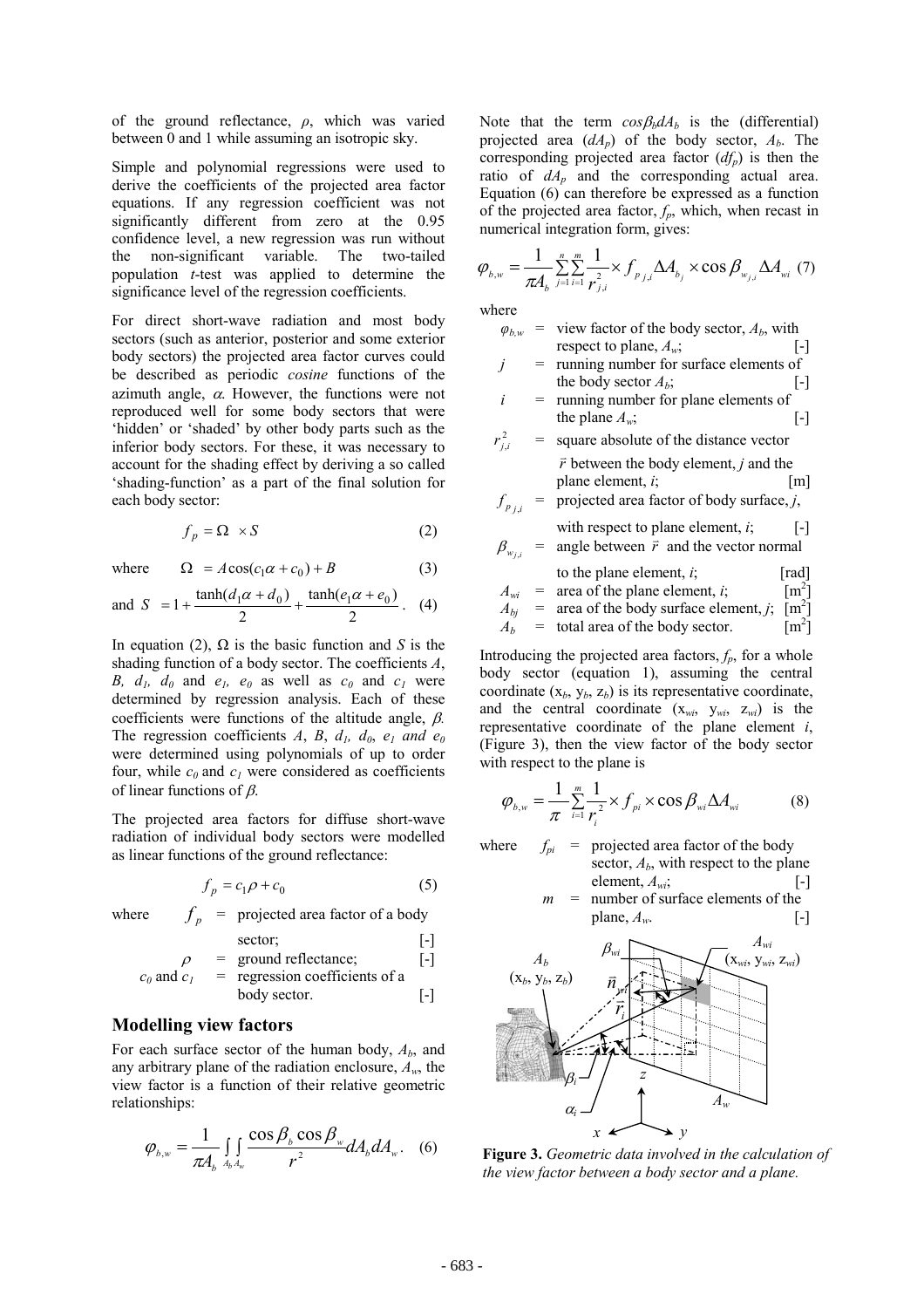The term  $f_{pi}$  in equation (8) depends on the azimuth angle,  $\alpha_i$ , and the altitude angle,  $\beta_i$ , according to equations (2) to (4). Here  $\alpha_i$  and  $\beta_i$  between the body sector and a surface element of the wall is calculated by using the following equations:

$$
tan(\alpha_i) = \frac{(y_b - y_{wi})}{(x_b - x_{wi})}
$$
 (9)

which gives J  $\left\{ \right.$ Ì  $\overline{\mathfrak{l}}$ ∤  $\int$  $= \tan^{-1} \left\{ \frac{(y_b - (x_a - y_b))^2}{(x_b - y_b)^2} \right\}$  $\tan^{-1} \left\{ \frac{(y_b - y_{wi})}{(x_b - x_{wi})} \right\}$  $b - x_{wi}$  $\alpha_i = \tan^{-1} \left\{ \frac{(y_b - y_{wi})}{(x_b - x_{wi})} \right\}$  (10)

and

$$
\tan(\beta_i) = \frac{(z_{wi} - z_b)}{\sqrt{(x_b - x_{wi})^2 + (y_b - y_{wi})^2 + (z_b - z_{wi})^2}}
$$
\n(11)

hence

$$
\beta_{i} = \tan^{-1} \left\{ \frac{(z_{wi} - z_{bi})}{\sqrt{(x_{b} - x_{wi})^{2} + (y_{b} - y_{wi})^{2} + (z_{b} - z_{wi})^{2}}} \right\}.
$$
\n(12)

The angle,  $\beta_{wi}$ , between  $\vec{r}_i$  and the normal vector,  $\overline{n}_{wi}$ , of the plane element, *i*, is determined by:

$$
\cos \beta_{wi} = \frac{\vec{n}_{wi} \cdot \vec{r}_i}{|\vec{r}_i|} \tag{13}
$$

where  $\vec{n}_{wi}$  = normal vector of the plane element, *i* 

$$
\vec{n}_{wi} = \begin{bmatrix} n_{xi} \\ n_{yi} \\ n_{zi} \end{bmatrix}; n_{xi} = \begin{bmatrix} 1 \\ 0 \\ 0 \end{bmatrix}; n_{yi} = \begin{bmatrix} 0 \\ 1 \\ 0 \end{bmatrix}; n_{zi} = \begin{bmatrix} 0 \\ 0 \\ 1 \end{bmatrix}
$$
(14)

$$
\vec{r}_i = \begin{bmatrix} r_{xi} \\ r_{yi} \\ r_{zi} \end{bmatrix} = \begin{bmatrix} x_b - x_{wi} \\ y_b - y_{wi} \\ z_b - z_{wi} \end{bmatrix}
$$
 (15)

and  $|\vec{r}_i|$ 

$$
\vec{r}_i \big| = \sqrt{r_{xi}^2 + r_{yi}^2 + r_{zi}^2} \ . \tag{16}
$$

## RESULTS AND DISCUSSION

#### **Verification**

For verification purposes, the prediction of projected area factors and view factors for each individual body sector of the standing and sedentary human, were initially compared with the results obtained by the voxel-based ray tracing technique, (RadTherm, 2001).

As examples, the projected area factors of the right face exterior and forehead of a standing and sedentary person are illustrated, for direct short-wave radiation in Figure 4, and for diffuse short-wave radiation in Figure 5.



**Figure 4.** *Projected area factor curves for direct short-wave radiation of two body sectors.* 

The predictions from the regression equations (solid lines) are in good agreement with the predictions (data points) across the complete range of azimuth ( $\alpha$ ) and altitude ( $\beta$ ) angles. As can be seen, also the shading function accounted appropriately for the shadowing effects by other body parts (e.g. at  $\beta$  = -60˚, between 40˚<α<160˚ for right face exterior and at  $\beta = -60^{\circ}$ , between  $10^{\circ} < \alpha < 40^{\circ}$  and  $320^{\circ} < \alpha < 350^{\circ}$  for forehead, Figure 4).



**Figure 5.** *Projected area factor curves for diffuse short-wave radiation of two body sectors.*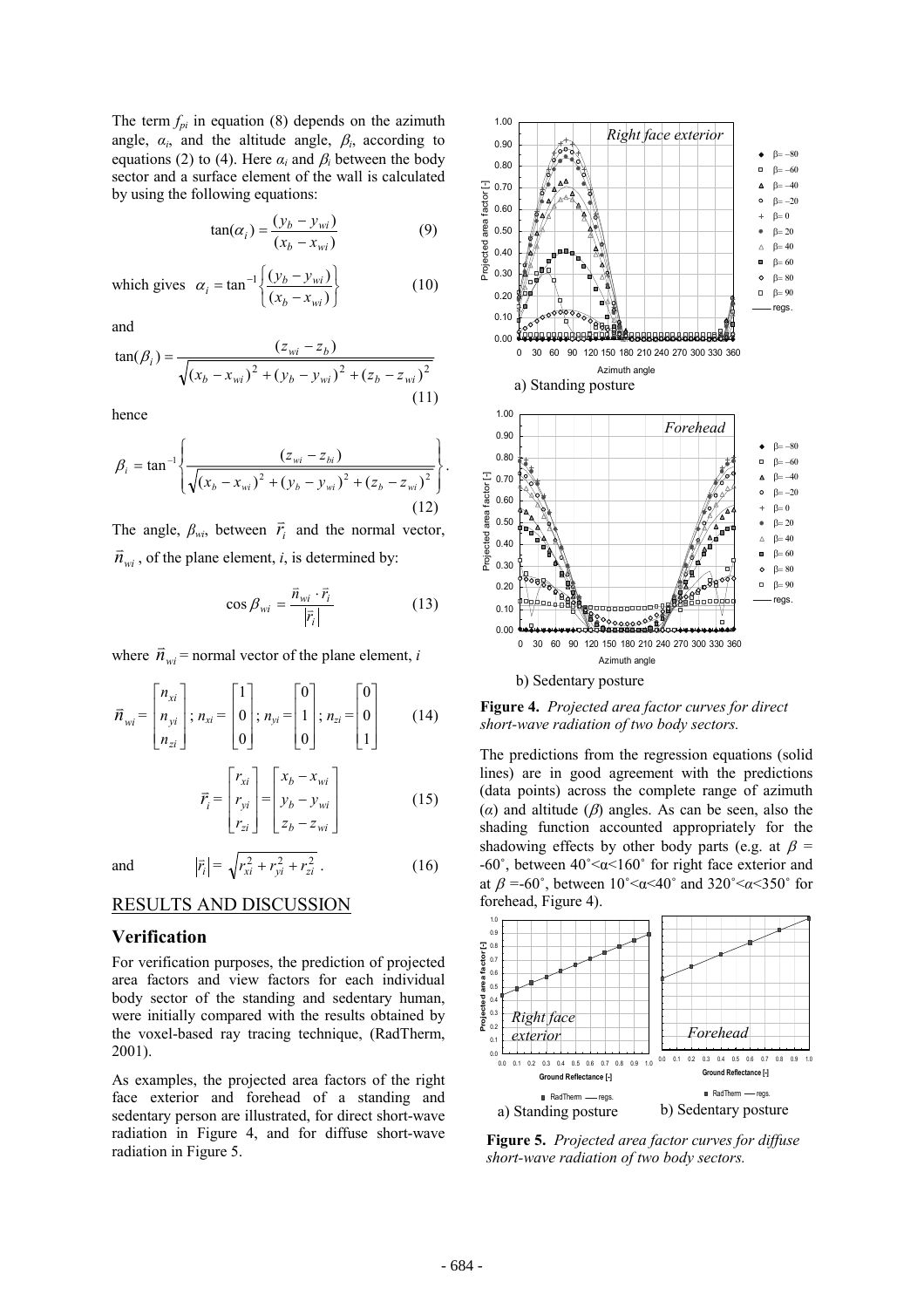For diffuse short-wave radiation (Figure 5) the regression equations provided a very good fit to the *fp*-factors for all body sectors and clearly performed as linear equation with correlation coefficients close to unity.

As an example, the view factors of the left arm (lower exterior part) and anterior thorax with respect to a front wall for both standing and sedentary postures are shown in Figure 6. Solid lines represent predicted view factors using equation (8), the data points represent the results obtained by the voxelbased ray tracing technique. The predictions and the simulated results were compared by varying the dimensionless values *a/c* and *b/c* between 0.2 and 10 (see Figure 7 for geometric configuration). As can be seen, the predictions were in good agreement with the RadTherm values.



**Figure 6.** *View factors between body sectors and a wall in front of a person.* 

#### **Validation**

To date, most experimental data is available just for the whole body. Therefore, the predicted results obtained for individual body sectors were integrated over the whole body and were compared with experimental results provided by Fanger (1970) and Horikoshi et al. (1996).

Thereby, the view factors of individual body sectors were predicted with respect to four geometric configurations: front wall (FW), sidewall (SW), ceiling (CE), and floor (FL), Figure 7. For validation purposes the geometry was set up to match the experiments of Fanger in this study. The results described in this paper are however equally valid for any arbitrary enclosure.



**Figure 7**. *Geometric configuration of the enclosure used in the validation work*.

The view factors were calculated by varying the dimensionless distances *a/c* and *b/c*. Here, *a* and *b* are the length and height of a plane and *c* is distance between the centre of the body and the plane.



**Figure 8.** *View factors between the whole body and planes in front of a standing person.*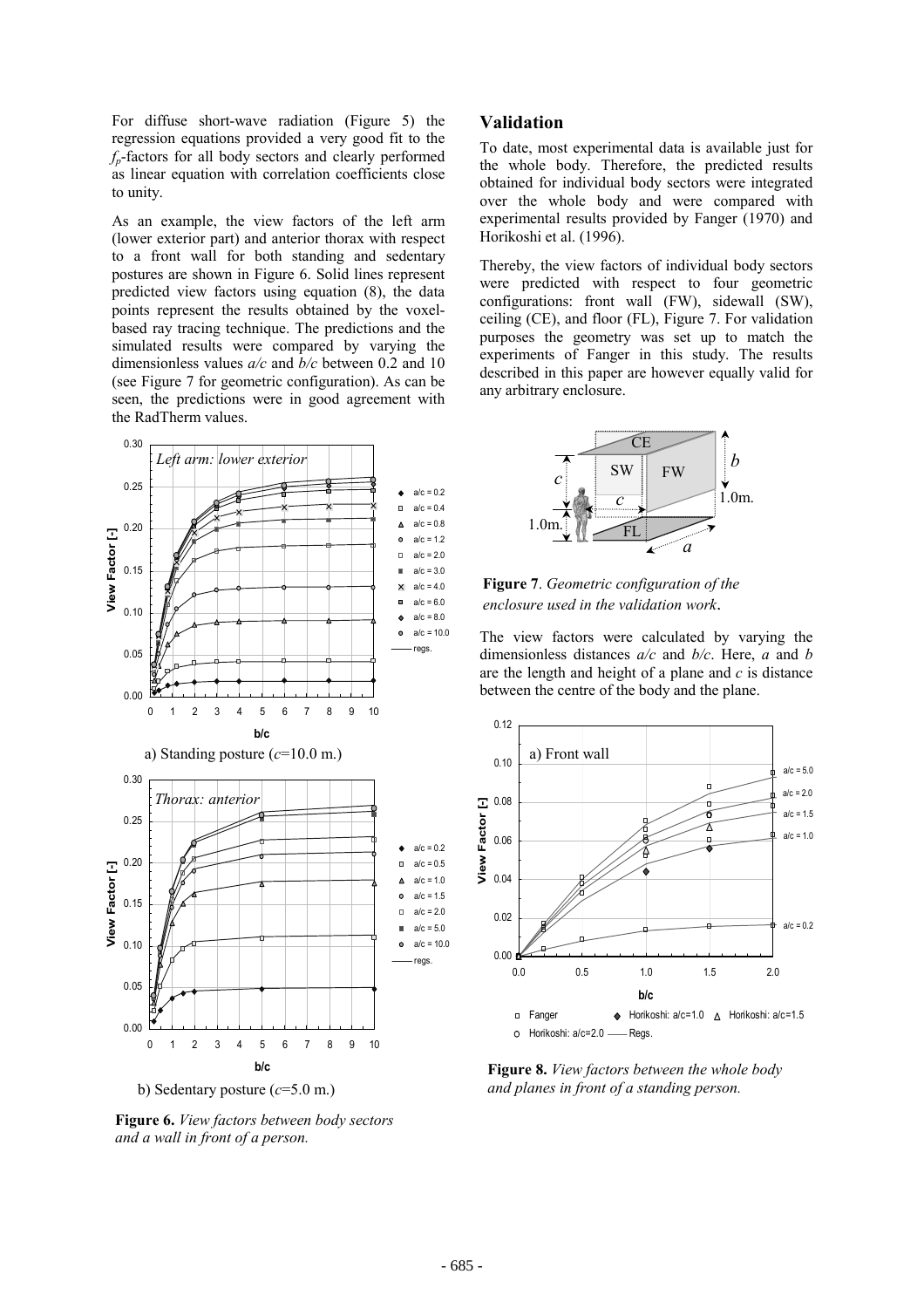



The predictions were performed by setting *a/c* and *b/c* at 0.2, 1.0, 1.5, 2.0 and 5.0. The distance, *c*, between the body and the walls (front wall and sidewall) was set at 1.0 m and the ceiling above the floor was 3.0 m. It can be seen that there is a good

agreement between the predictions (solid lines) and experimental values for most *a/c* and *b/c* values. An exception form predicted view factors to the floor which are greater than in the experiments of Fanger but lower than the experimental results of Horikoshi.

Some reasons for the discrepancies between predictions and measurements are: a. the human body simulated could differ in geometry from the subjects in the experiments and b. there would be differences between postures simulated and the standing and sedentary postures adopted by experimental subjects. Further comparisons of view factors for the sedentary posture are shown in the Appendix.

As a final experimental validation, and to illustrate the value of the link between the multi-node dynamic IESD-Fiala comfort model and the radiation model, the skin temperatures, rectal temperature and sweating rates were predicted in extremely asymmetric radiant environments. The results were compared against experimental data obtained by Hall and Klemm (1969).

In the experiments the human body was laid down supine on a net in the centre of a chamber which was divided into an upper and lower section. Five experiments were conducted with the wall temperatures of the upper half and the lower half set at 104˚C and –6.7˚C, 93˚C and –6.7˚C, 82˚C and –6.7°C, 65°C and –11.0°C and 53°C and –11.0°C, respectively (experiment 1, 2, 3, 4 and 5). The air velocity, average air temperature and water vapour pressure in the chamber were 0.08 m/s, 20˚C and 2.5 mmHg, respectively. The subjects were clad only in underwear  $(I_c = 0.3 \text{ clo})$ .



a) Skin temperature

**Figure 9.** *Comparison of the simulation and experimental results for a human body in asymmetric radiant environments.*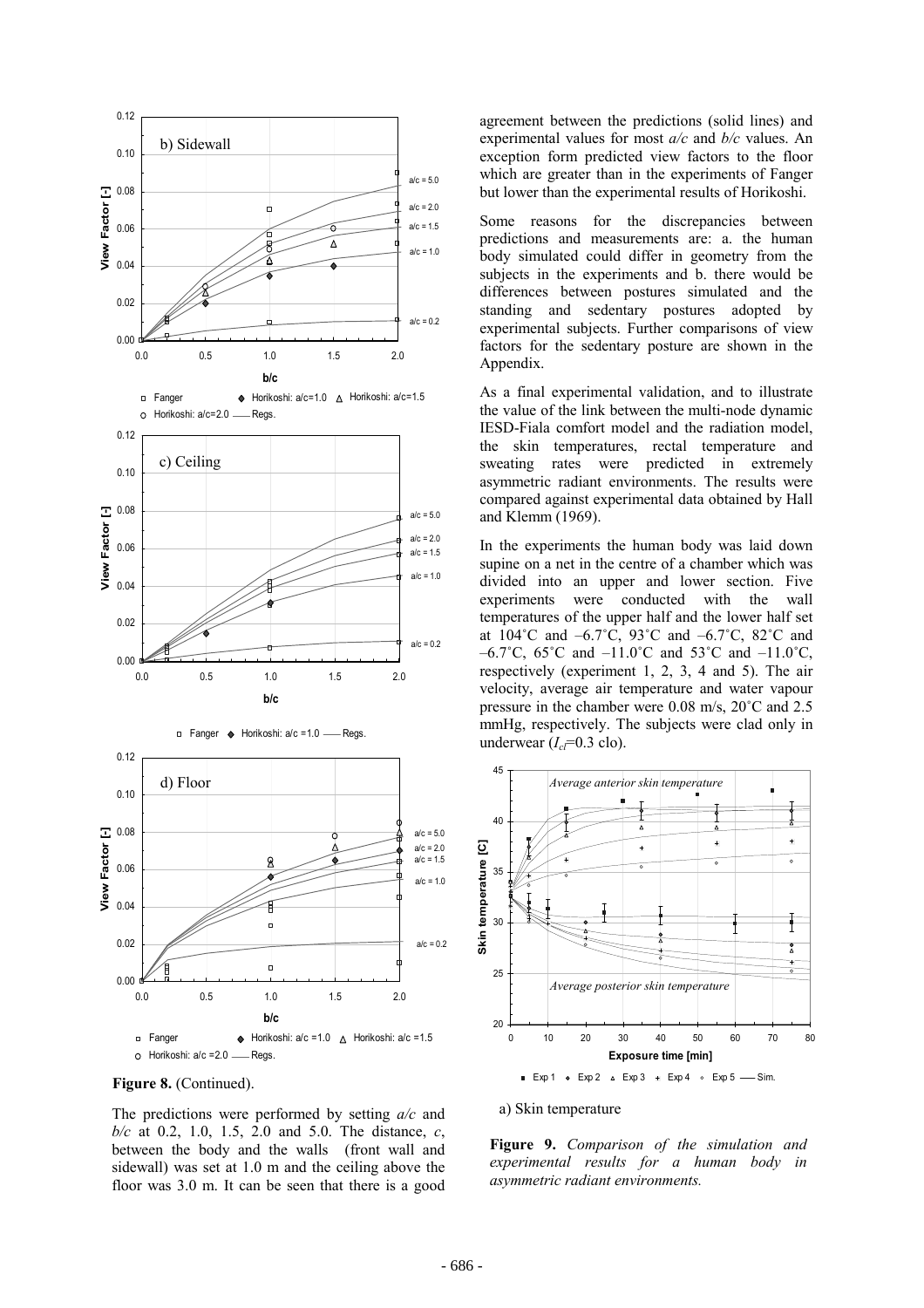



b) Average skin temperature and rectal temperature

## **Figure 9.** (Continued).

The skin temperatures of individual body sectors were predicted and averaged over the anterior and posterior body parts and the whole body according to the experimental protocol. Generally, the simulations agreed well with the experiments for both anterior skin temperatures and posterior skin temperatures (Figure 9a). An exception formed experiment 1, for which the discrepancy between experiment and prediction was greater than the expected experimental error (indicated as bars in Figure 9a). Also the sweating rates and the body core (rectal) temperature predictions were in good agreement with the experimental data (Figure 9b and 9c).

#### **CONCLUSION**

The predicted projected area factors and view factors developed here showed good agreement with experimental results obtained by Fanger (1970) and Horikoshi et al. (1996). To illustrate the use of the developed equations the new radiation model was incorporated in an existing multi-segmental dynamic model of human temperature regulation and thermal comfort, Fiala et al. (1999, 2001, 2003). The predictions produced good general agreement with experimental data observed in asymmetric radiant environments.

Scientists and engineer can use the projected area factors and view factors to perform detailed radiation for building occupants. Together with a thermal comfort model these factors will assist architects, designers, building simulation vendors, and researchers to quantify the comfort performance of buildings and HVAC systems, as well as individual built constructions such as windows, heated floor, radiators and etc. The combined model will also have value in analysing the health and safety critical thermal environments.

#### REFERENCES

CFX-5 (2002). Solver and solver Manager: Radiation in CFX-5, CFX International, AEA Technology plc. Didcot, UK, Release 2002.

Clark J.P. and D. McLean. (1988). ESP – A building and plant energy simulation system. Version 6, release 8, Energy simulation Research Unit, University of Strathclyde and ABACUS Simulations Ltd., Glasgow, UK.

Cook, M. J. and Lomas K. J. (1998). Buoyancydriven displacement ventilation flows: Evaluation of two eddy viscosity turbulence models for predic-tion. Building Services Engineering Research and Technology, vol. 19, no. 1, pp. 15-21, 1998.

Curran A.R. et al. (1995). Automated radiation modeling for vehicle thermal management, 1995 SAE International Congress and Exposition, Cobo Center, Detroit, USA, March, 1995.

Fanger, P.O. (1970), Thermal Comfort - Analysis and Applications in Environmental Engineering, Technical University of Denmark, Laboratory of Heating and Air Conditioning, McGraw-Hill Book Company

Fiala D., K.J. Lomas and M. Stohrer. (1999). A computer model of human thermoregulation for a wide range of environmental conditions: the passive system. The American Physiological Society, Vol. 87(5), pp. 1957-1972

Fiala D., K.J. Lomas and M. Stohrer (2001). Computer prediction of human thermoregulatory and temperature responses to a wide range of